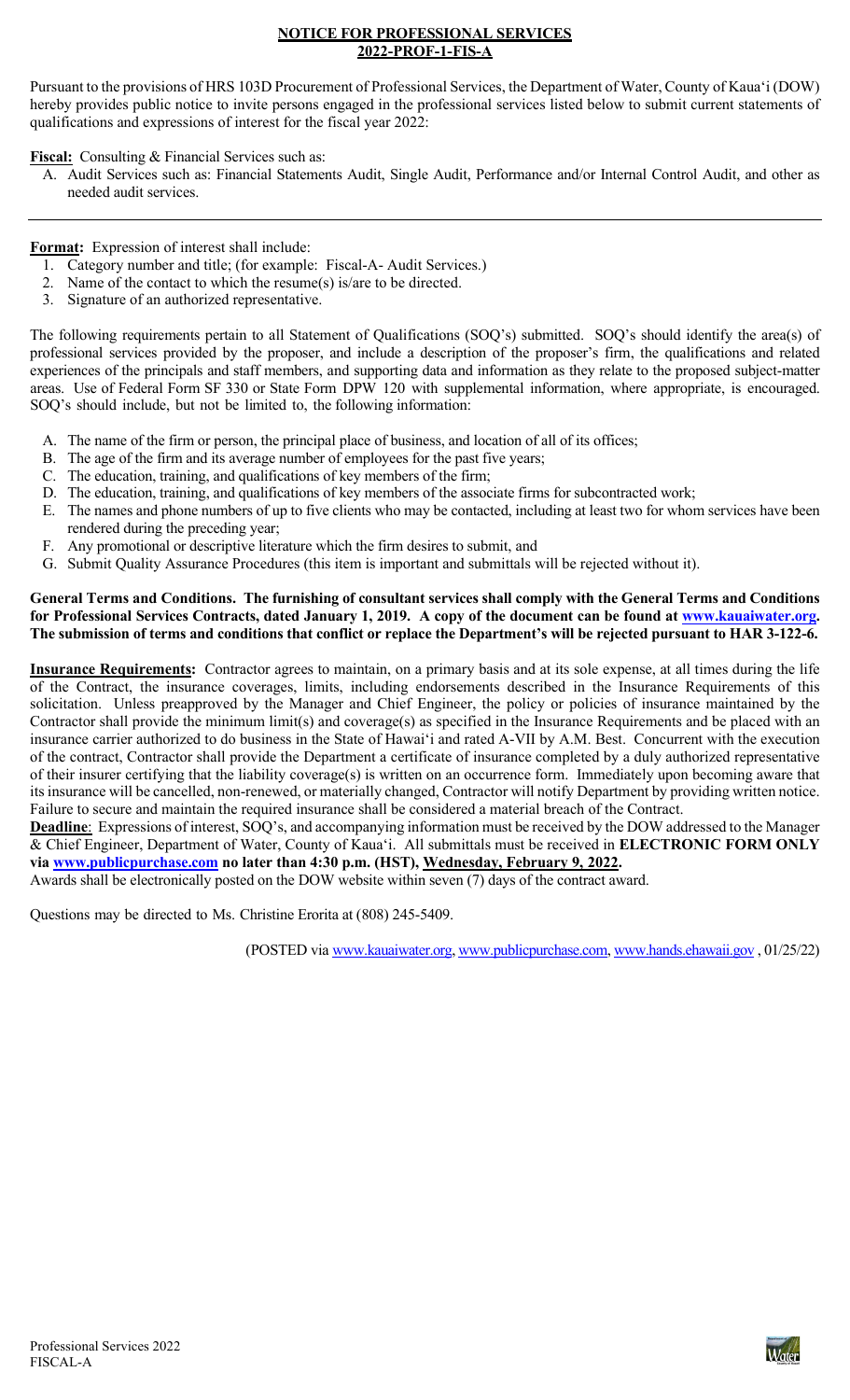# INSURANCE REQUIREMENTS FOR FISCAL SERVICES

EXHIBIT **TBD** 

### **INSURANCE REQUIREMENTS**

County of Kaua'i

Contractor shall procure and maintain, on a primary basis and at its sole expense, at all times during the life of the contract insurance coverages and limits, including endorsements, described herein against claims for injuries to persons or damages to property which may arise from or in connection with the performance of the work by the Contractor or the Contractor's agents, representatives, employees, or subcontractors. The requirements contained herein, as well as the Board's review or acceptance of insurance maintained by the Contractor is not intended to and shall not in any manner limit or qualify the liabilities or obligations assumed by the Contractor.

To the extent applicable, the amounts and types of insurance will conform to the minimum terms, conditions and coverage(s) of Insurance Service Office (ISO) policies, forms, and endorsements.

#### **A. General Conditions**

**Waiver of Subrogation.** Contractor shall agree by entering into a contract with the Board to provide a Waiver of Subrogation for the Commercial General Liability, Automobile Liability, and Workers Compensation policies. When required by the insurer, or should a policy condition not permit Contractor to enter into a pre-loss agreement to waive subrogation without an endorsement, the Contractor shall agree to notify the insurer and request the policy be endorsed with a Waiver of Subrogation in favor of the Board. This Waiver of Subrogation requirement shall not apply to any policy, which includes a condition specifically prohibiting such an endorsement, or voids coverage should Contractor enter into such an agreement on a pre-loss basis.

**Additional Insured.** Contractor shall agree to endorse the **Board of Water Supply, County of Kaua'i as an Additional Insured** with a CG026 Additional Insured – Designated Person or Organization endorsement, a copy of the applicable policy language, or similar endorsement to all required insurance policy(ies), except for Workers Compensation and Professional Liability.

**Deductibles and Self-Insured Retentions.** Any deductibles or self-insured retentions must be declared to and approved by the Board. At the discretion of the Board, the Board may require Contractor to reduce or eliminate any such deductibles or self-insured retentions as respects the Board, or require Contractor to provide a financial guarantee (audited financial statement or bond) satisfactory to the Board guaranteeing payment of any losses and related investigations, claim administration, or defense expenses. Any deductibles or self-insured retentions are the sole responsibility of Contractor and its subcontractor(s) if any. The Board reserves the right to deduct from the final payment to Contractor any unsatisfied deductibles or self-insured retentions which would result in a lien against the project.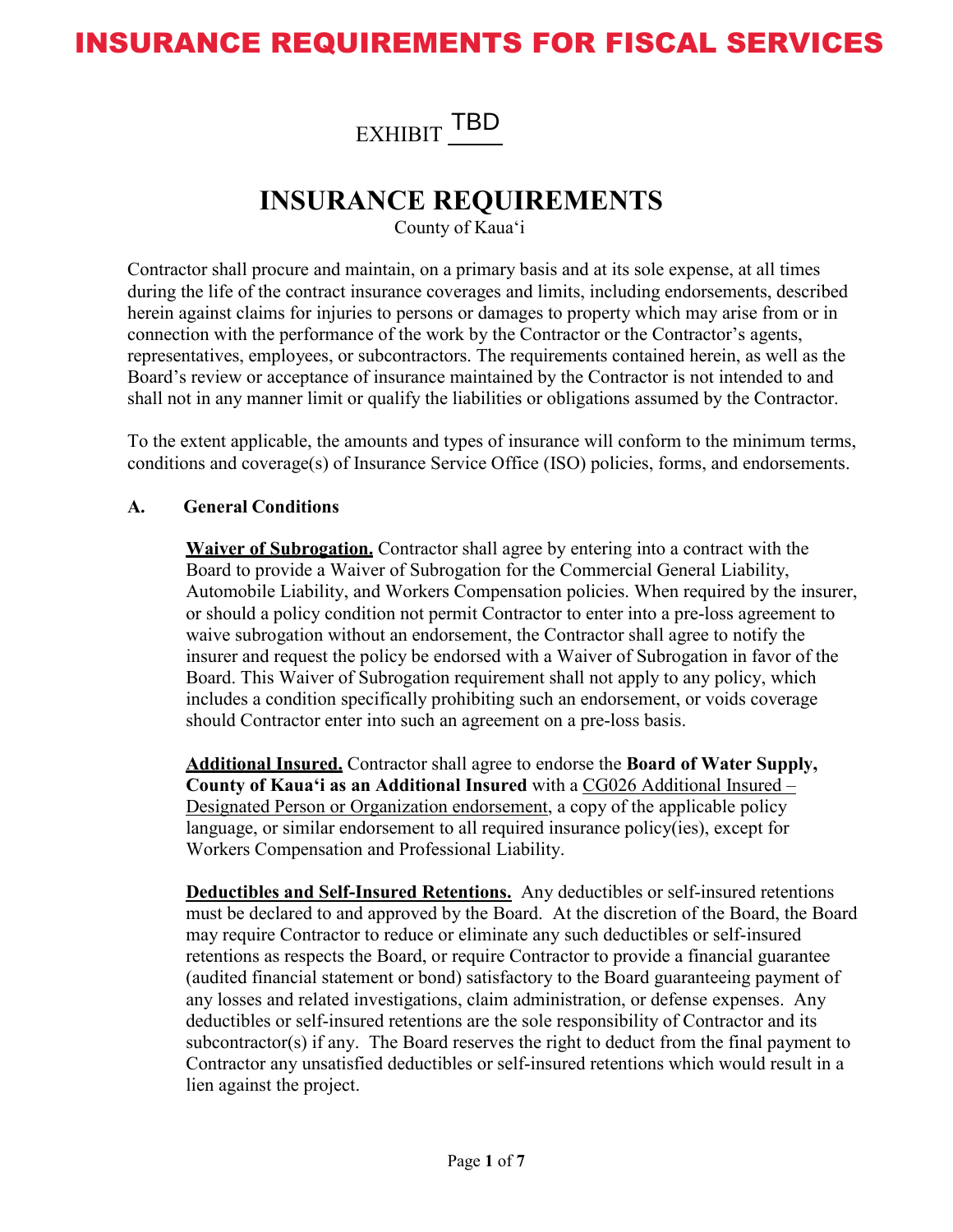When any deductibles or self-insured retention exceeds \$50,000, the Board reserves the right, but not the obligation, to request and review a copy of Contractor's most recent annual report or audited financial statement.

Contractor must declare any exception to the requirements of this provision as a question to the solicitation prior to submission of their offer, and must declare their ability to provide a bond or other satisfactory guarantee in lieu of any deductibles or self-insured retention. The Board will make a determination as to any exception(s) via an addendum to the solicitation prior to final submission of offers.

**Contractor's Responsibility.** The Contractor is responsible for paying any portion of any loss not covered because of the operation of any deductible, coinsurance clause or self-insured retention applicable to the insurance required herein. If the Board is damaged by the failure of the Contractor to maintain insurance as required in this paragraph, then the Contractor shall bear all reasonable costs properly attributable to that failure.

**Primary and Non-contributory.** All policies required of the Contractor will be endorsed as primary and any insurance or self-insurance program maintained by the Board shall be non-contributory.

**Certificate of Insurance.** Concurrent with the execution of the contract, Contractor shall provide the Board a certificate of insurance completed by a duly authorized representative of their insurer certifying that the liability coverage(s) is written on an occurrence form. Immediately upon becoming aware that its insurance will be cancelled, non-renewed, or materially changed, Contractor will notify Board by providing written notice.

The Certificate Holder address shall read: Board of Water Supply, County of Kaua'i

| 4398 Pua Loke Street |  |
|----------------------|--|
| Līhu'e, HI 96766     |  |
| Attention:           |  |
| Contract No.         |  |
| Project Title:       |  |

Concurrent with the execution the contract the Contractor shall furnish the Board with original certificates and endorsements effecting required coverage(s). The Board reserves the right to require complete copies of all required insurance policies, including the policy declarations and endorsements affecting the coverage at any time.

Failure to secure and maintain the required insurance shall be considered as a material breach of the contract. Should the Board be forced to expend funds that would have been covered under the specified insurance, Contractor shall reimburse Board for such funds. In the event the Board determines, in its sole and absolute discretion, that it is necessary to purchase the coverages herein required of the Contractor, and which the Contractor has failed to secure, the Contractor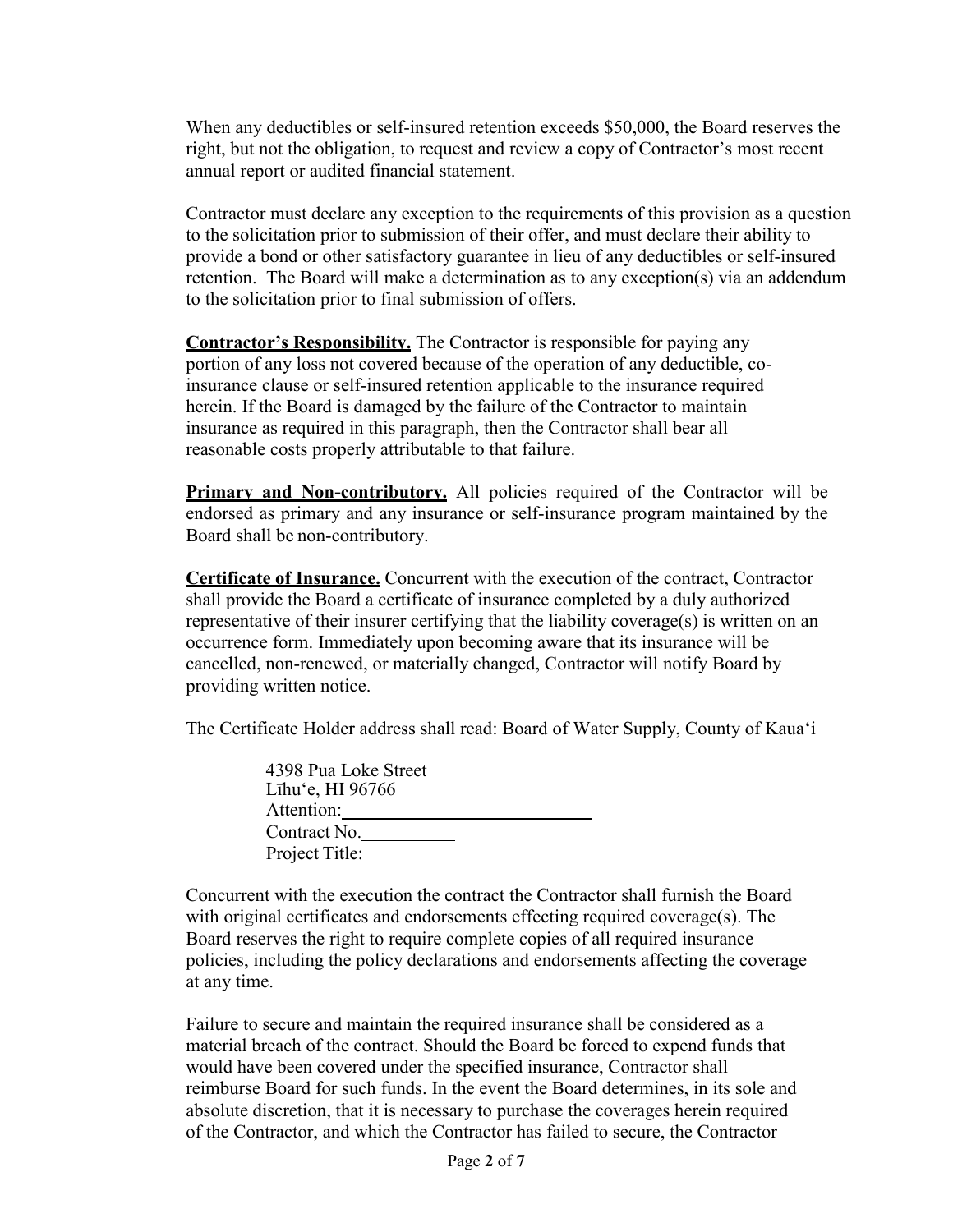shall reimburse the Board for the expenditure of such funds.

**Right to Revise or Reject**. Board reserves the right, but not the obligation, to review and revise any insurance requirement, not limited to limits, coverages and endorsements based on insurance market conditions affecting the availability or affordability of coverage; or changes in the scope of work or specifications affecting the applicability of coverage. Additionally, the Board reserves the right, but not the obligation, to review and reject any insurance policies failing to meet the criteria stated herein or any insurer providing coverage due to its poor financial condition or failure to operate legally.

#### **B. Minimum Insurance Coverage Requirements**

Unless otherwise approved by the Director of Finance, the policy or policies of insurance maintained by the Contractor shall provide the following minimum limit(s) and coverage(s) as specified herein and be placed with an insurance carrier authorized to do business in the State of Hawai'i and rated A-VII by A.M. Best:

**Commercial General Liability**. The Contractor shall procure and maintain Commercial General Liability (CGL), with dedicated required limits, as set forth herein, written on occurrence form providing:



 $\mathsf{I} \times \mathsf{I}$ 

Designated premises basis **OR (except)** Per Project basis

(Per Project Basis. The Commercial General Liability policy aggregate limits shall apply to both the general and products/completed operations limits. The term "project basis" should not be construed to mean the Board is requiring the Contractor to purchase a separate project specific general liability and products completed operations policy for the project.)

The coverages shall include the following:

- $\triangleright$  Premises Operations
- $\triangleright$  Independent Contractors
- Products and Completed Operations ✔
- Broad Form Property Damage including completed operations
- $\triangleright$  Blanket Contractual Liability
- $\triangleright$  Personal Injury
- Employees named as Additional Insured
- $\triangleright$  Severability of Interest



Explosion, Collapse and Underground Property Damage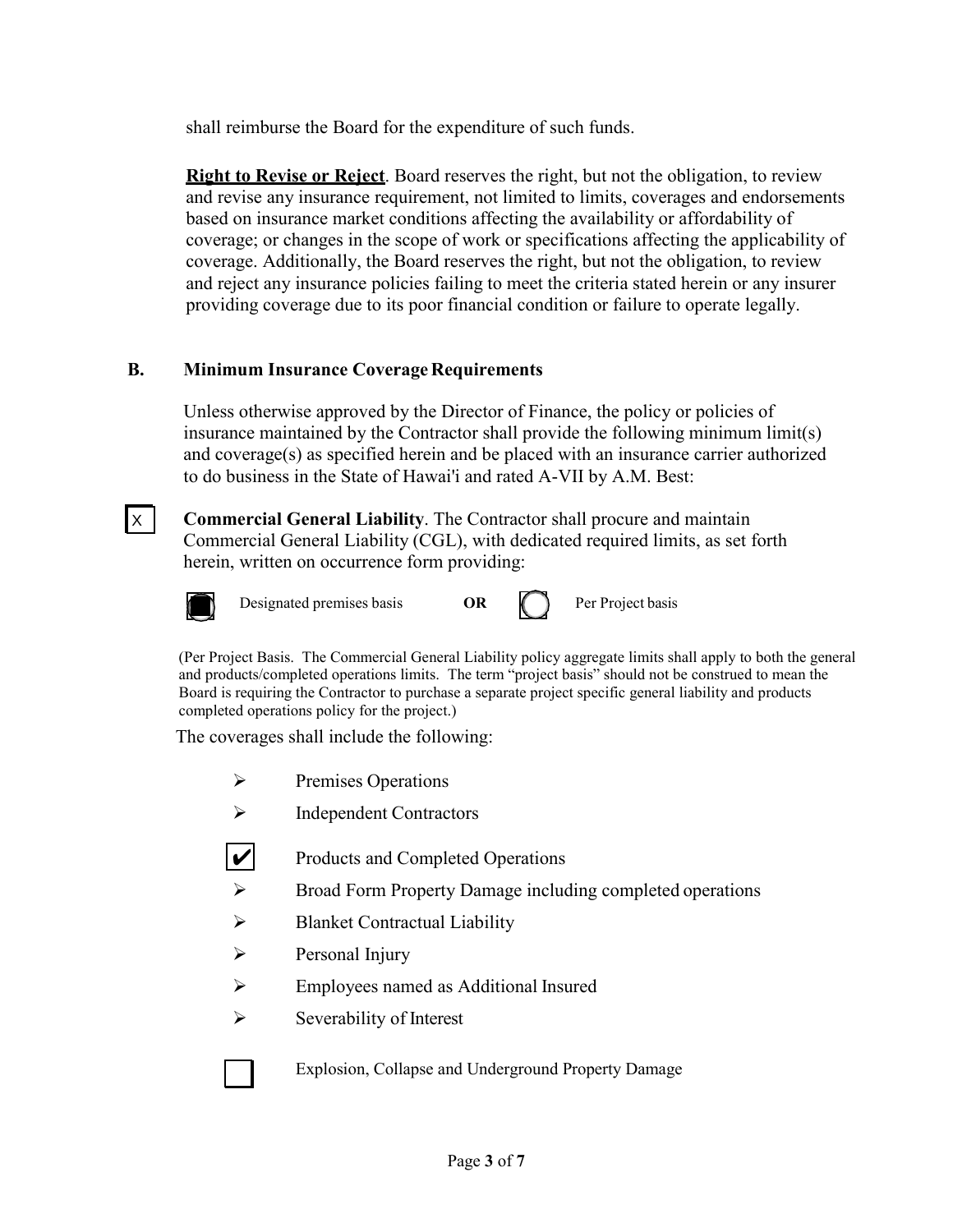The minimum limits of liability may be satisfied by providing either:

| <b>Bodily Injury and</b><br><b>Property Damage</b><br><b>Combined Single</b><br>Limit:<br>$\$2,000,000$ per<br><b>OR</b><br>occurrence<br>$\$2,000,000$ annual<br>aggregate | <b>Personal Injury:</b><br>$$1,000,000$ per occurrence<br>\$2,000,000 annual aggregate<br><b>AND</b><br><b>Products and Completed Operations:</b><br>$$1,000,000$ per occurrence<br>$$2,000,000$ annual aggregate |
|-----------------------------------------------------------------------------------------------------------------------------------------------------------------------------|-------------------------------------------------------------------------------------------------------------------------------------------------------------------------------------------------------------------|
|-----------------------------------------------------------------------------------------------------------------------------------------------------------------------------|-------------------------------------------------------------------------------------------------------------------------------------------------------------------------------------------------------------------|

Contractor must provide evidence that the Board is an Additional Insured for Products/Completed Operations coverage for both ongoing operations and after substantial completion of the work. ISO Form CG 20 10 04 13 and ISO Form CG 20 39 12 19, or equivalent forms are required from the Contractor. Coverage provided by a non-equivalent CGL form shall be specifically endorsed providing both the course of construction and products/completed operations. ISO Form CG 20 10 04 13 and ISO Form CG 20 39 12 19, or equivalent forms are required from the Contractor. The Contractor and subcontractor(s), if any, shall provide evidence to the Board on an annual basis the products/completed operation coverage is in effect for **two (2)** years after substantial completion of the project.

**Business Automobile Liability.** The Contractor shall procure and maintain Business Automobile Liability written on occurrence form for all Owned, Non-owned, and Hired automobiles. If the Contractor does not own automobiles, Contractor shall agree to maintain coverage for Hired & Non-Owned Auto Liability, which may be satisfied by way of endorsement to the Commercial General Liability policy or separate Business Automobile Liability. Coverage shall be for automobile contractual liability, uninsured and underinsured motorist coverage, basic no-fault, and personal injury protection, as required by Hawai'i law with the following limits:

# **Bodily Injury** \$1,000,000 per person \$1,000,000 per occurrence

### **Property Damage**

\$1,000,000 per accident

**Workers' Compensation and Employer's Liability.** The Contractor shall procure and Xmaintain at all times during the term of the contract the following insurance liability coverage: Workers' Compensation, Temporary Disability Insurance (TDI), and similar insurance that is required by the State of Hawai'i or federal laws. Self-insurance is permitted subject to submission of a copy of the appropriate governmental authorization and qualification by the Contractor and subcontractor(s).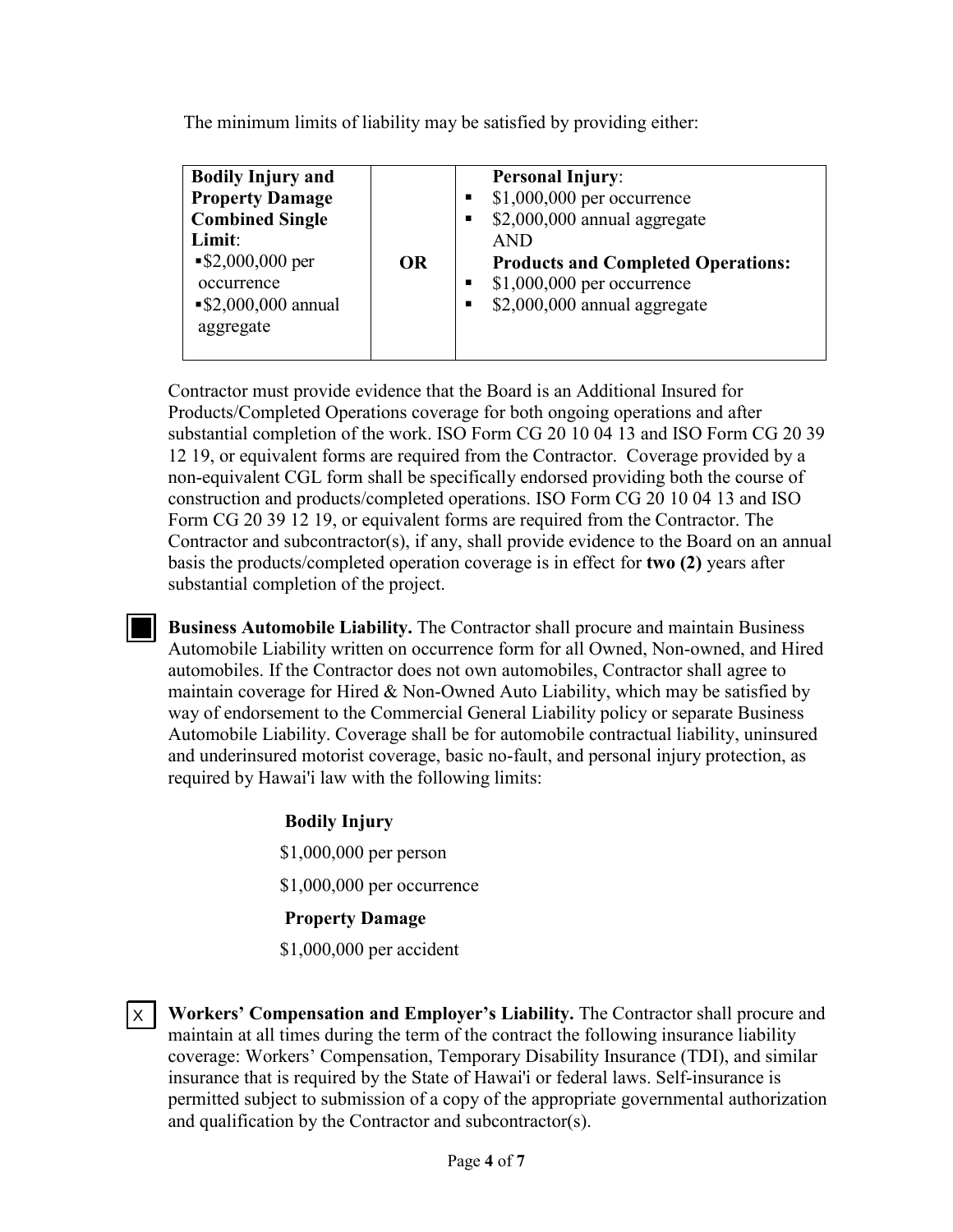The minimum limits of liability to be maintained are as follows:

**Coverage A: State of Hawai'i Workers' Compensation Law:**

Statutory Limits.

**Coverage B: Employer's Liability**:

| Bodily Injury from each accident     | \$1,000,000 |
|--------------------------------------|-------------|
| Bodily Injury from disease           | \$1,000,000 |
| Bodily Injury from disease aggregate | \$1,000,000 |

**Builder's Risk.** The Contractor shall procure and maintain an Inland Marine Builder's Risk policy providing coverage to protect the interests of the Board, Contractor, subcontractors, architects, and engineers, including property in transit and property on or offpremises, which shall become part of the building, or Project. Coverage shall be written on an **All Risk, Replacement Cost, and Completed Value Form** basis in an amount at least equal to 100% of the projected completed value of the Project as well as subsequent modifications of that sum, unless an agreed amount is otherwise stated between the Board and the Contractor. The policy shall insure all work, labor, and materials furnished by the Contractor and the Contractor's subcontractors against loss occasioned by fire, lighting, windstorm, theft, vandalism, malicious mischief, flood, earthquake, and collapse.

The amount of coverage for the perils of flood and earthquake may be subject to a sublimit. The sub-limit shall provide coverage of at least 25% of the full replacement cost.

The policy shall also include coverage for debris removal and reasonable compensation for architect's and engineer's services and expenses required as a result of an insured loss. The Contractor shall endorse the policy with a manuscript endorsement eliminating the automatic termination of coverage in the event the building is occupied in whole or in part, or put to its intended use, or partially accepted by the Board. The manuscript endorsement shall amend the automatic termination clause to only terminate coverage if the policy expires, is cancelled, the Board's interest in the building ceases, or the building is accepted or insured by the Board.

The Contractor shall name the Board of Water Supply, County of Kaua'i as a loss payee on the Builder's Risk policy.

**Installation Floater.** The Contractor shall procure and maintain an Installation Floater policy providing coverage to protect the interests of the Board, Contractor, subcontractor(s), architects, and engineers, including property in transit and property on or off-premises, which shall become part of the project.

Coverage shall be written on an All Risk, Replacement Cost, and Completed Value Form basis in an amount at least equal to 100% of the projected completed value of the Project as well as subsequent modifications of that sum, unless an agreed amount is otherwise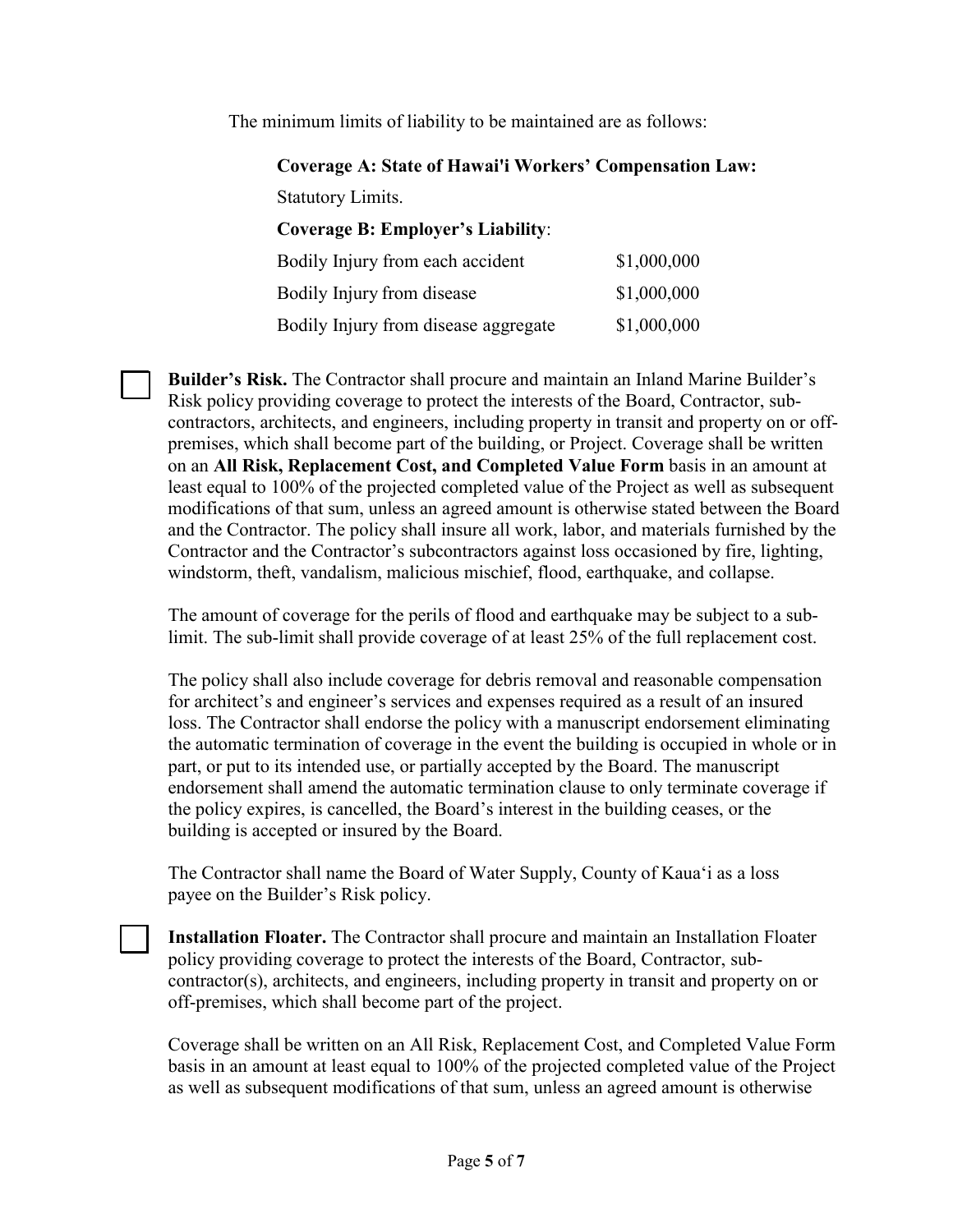stated between the Board and the Contractor. The policy shall insure all work, labor, and materials furnished by the Contractor and the Contractor's subcontractors against loss occasioned by fire, lighting, windstorm, theft, vandalism, malicious mischief, flood, earthquake, and collapse.

The amount of coverage for the perils of flood and earthquake may be subject to a sublimit. The sub-limit shall provide coverage of at least 25% of the full replacement cost.

The policy shall also include coverage for debris removal and reasonable compensation for architect's and engineer's services and expenses required as a result of an insured loss. The Contractor shall endorse the policy with a manuscript endorsement eliminating the automatic termination of coverage in the event the building is occupied in whole or in part, or put to its intended use, or partially accepted by the Board. The manuscript endorsement shall amend the automatic termination clause to only terminate coverage if the policy expires, is cancelled, the Board's interest in the building ceases, or the building is accepted or insured by the Board.

The Contractor shall name the Board of Water Supply, County of Kaua'i as a loss payee on the Installation Floater policy.

**Professional Liability (Errors and Omissions).** The Contractor and its subcontractors shall procure and maintain Professional Liability Insurance (Errors and Omissions Insurance) that covers all such activities under the contract. Such insurance shall have these minimum limits and coverage(s):

> \$1,000,000 per occurrence \$2,000,000 annual aggregate

For policies written on a "Claims-Made" basis, Contractor warrants the retroactive date equals or precedes the effective date of the contract. In the event the policy is canceled, non-renewed, switched to an Occurrence Form, retroactive date advanced; or any other event triggering the right to purchase a Supplemental Extended Reporting Period (SERP) during the life of the contract, Contractor shall agree to purchase Supplement Extended Reporting Period (SERP) with a minimum reporting period not less than **two (2)** years. The requirement to purchase a SERP shall not relieve Contractor of the obligation to provide replacement coverage.

**Pollution Legal Liability.** The Contractor shall procure and maintain Pollution Liability or similar Environmental Impairment Liability at a minimum limit not less than:

> \$1,000,000 per occurrence \$2,000,000 annual aggregate

The policy shall provide coverage for damages against, but not limited to, third-party liability, clean-up, corrective action including assessment, remediation and defense costs.